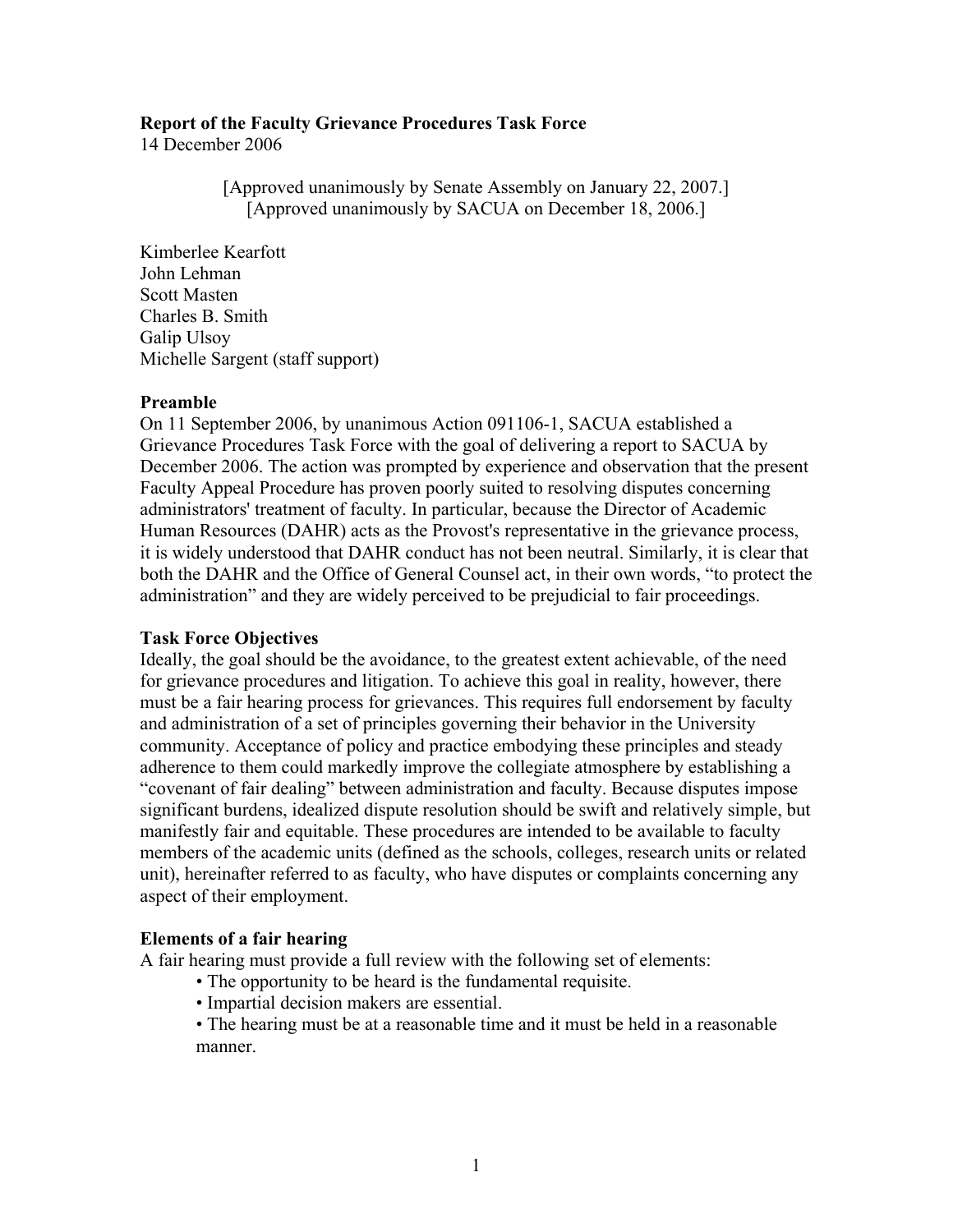• There must be opportunity for oral presentation so that grievant can mold arguments to issues the decision makers seem to regard as important, particularly where credibility and veracity are at issue.

• There must be adequate opportunity to confront and cross-examine adverse witnesses.

• When administrative actions harm a grievant and the reasonableness of the action depends on fact findings, all evidence used to prove the administration's case must be disclosed to the grievant so that he has an opportunity to prove it is untrue. This opportunity for rebuttal requires that evidence be exchanged in advance of the hearing.

• This is important not only for documentary evidence, but even more so when evidence consists of testimony from individuals whose memories may be faulty, or whose statements may be untrue or subject to questionable motive.

• Decision makers' conclusions must rest solely on the rules and evidence adduced at the hearing.

• Decision makers must state the reasons for their determination and indicate the evidence relied upon.

• Grievance Review Boards (GRBs) should have limited ability to dismiss a grievance without affording a grievant the opportunity for a hearing on the merits of his/her cause.

• Decisions by the GRB must not be ignored by administrative officers.

• There must be meaningful consequences for non-compliance with stated rules by participants or the GRB itself.

#### **Deficiencies of the Current Grievance Procedures**

If the goal of the grievance process is to identify and correct mistakes and limit abuses of administrator discretion, the current grievance procedures have not served the faculty or the University well. Faculty who pursue grievances suffer, among other things, long delays, interference with research and other scholarly endeavors, damage to collegial relations and, often, financial burdens, with little prospect of an unbiased outcome. Aspects of the existing procedures that contribute to their failure include:

> • Conflicts of interest, of review and appeal boards whose members are frequently subordinates of respondents; of administrators who are loath to overrule their direct subordinates; and in the administration of the procedures by the Office of Academic Human Resources, which sees its job as protecting the administration;

• Asymmetries in access to information and personnel, which greatly disadvantage grievants;

• Inadequate, ambiguous, and conflicting definitions and standards, regarding grievability, standards of proof, admissibility of and access to information, and of the bounds of acceptable administrator behavior, resulting in inconsistency and arbitrariness in the interpretation and application of the procedures; and

• Lack of effective enforcement, both of violations of the procedures and of grievance results.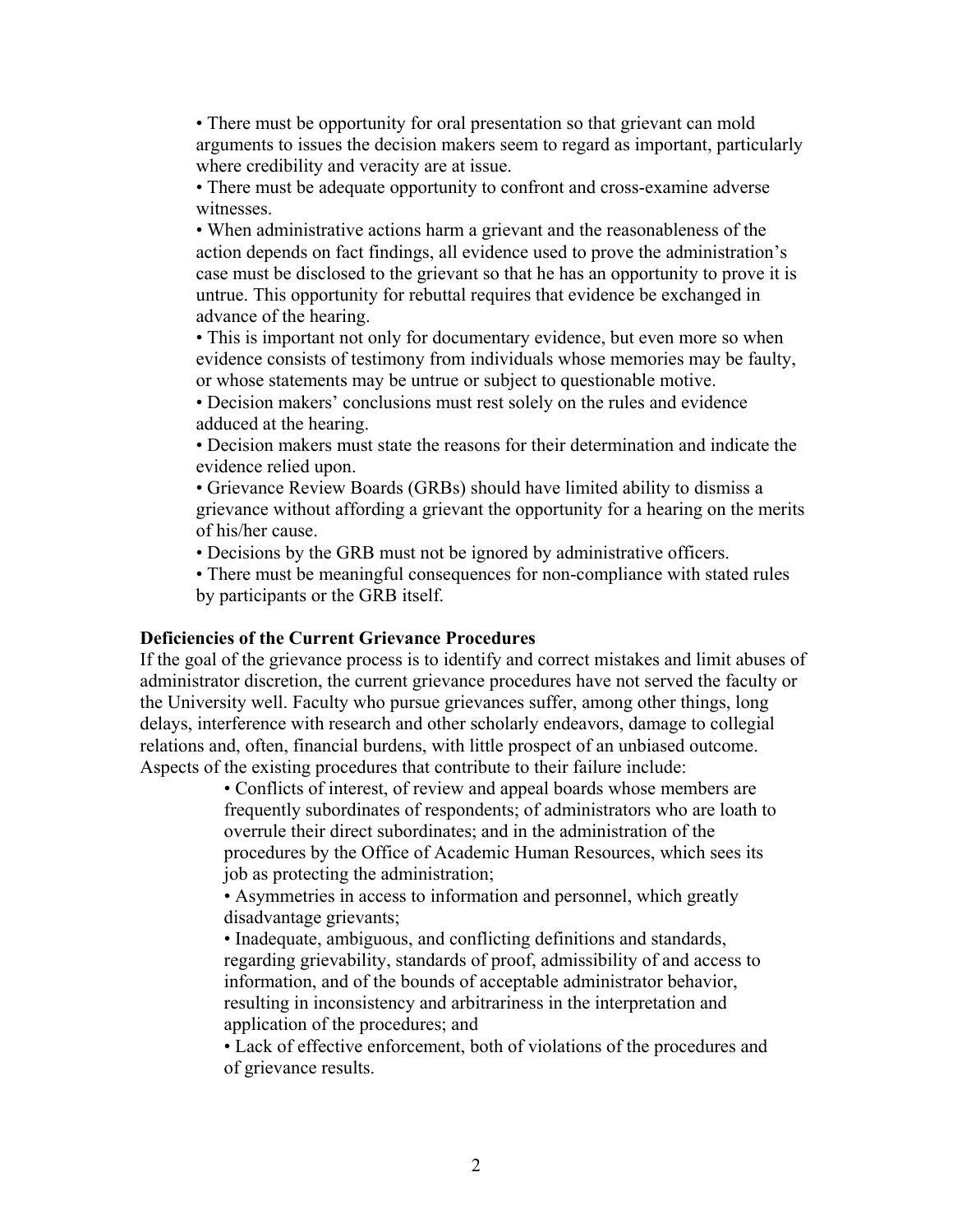### **Proposed Solutions**

The SACUA Faculty Grievance Procedures Task Force suggests modifications to the current procedures in only a few key areas:

- 1. Appeal to an elected faculty committee (Faculty Grievance Committee, FGC) – 12 members, all to come from members of the Senate Assembly or chairs of Senate Assembly standing committees, 8 elected by the Senate Assembly, and 4 appointed by the President. No more than 3 of the 12 can be from one school/college of the University. The Final Appeal under current procedures is made to the Provost. The proposed revision would make the final appeal to the FGC rather than the Provost, as is the case in the UT Austin model (see Appendix). If both parties do not voluntarily abide by the decision of the FGC, the matter is turned over to the Provost for administrative resolution.
- 2. Informal Reconciliation At present, informal efforts of reaching settlement of a dispute through the efforts of ombuds cease when a grievance is filed. Similarly, the Provost feels restricted from facilitating reconciliation because that officer has the strict function of hearing the final appeal. The proposed revision would encourage both the Central Faculty Ombuds and the Provost to help the parties reach a mutually agreeable settlement at any stage of the process.
- 3. Timeliness of the grievance procedure The current process has a Faculty Grievance Monitor (FGM) who monitors the process, but has no power, and currently reports in writing unacceptable delays to the Director of Academic Human Resources (DAHR). The proposed revision would have the FGM report such delays in writing not only to the DAHR, but also to the newly formed FGC. The FGC shall have the authority, if necessary and by majority vote, to rule against the party responsible for inexcusable delays.
- 4. Fairness in proceedings Currently, the Grievant may not always have complete access to relevant information and records. It is proposed that in the revised procedure, to ensure fairness, the grievant have complete access to all relevant information and records that will be used in decision-making by the Grievance Review Board (GRB).
- 5. Composition of GRB Because common sense and experience have demonstrated an apparent conflict of interest when GRB members are faced with ruling against an administrator within their own college/school who may subsequently affect their merit reviews and professional opportunities, the proposal is to constitute the GRBs from the members of the FGC, no one of which can be from the college/school in which the grievance arises unless the grievant expressly waives this condition.

Following, we propose specific changes to the current grievance procedures (see http://www.umich.edu/~sacua/Facres/gdoc.html ) by referring to specific sections and paragraphs of those procedures.

+++++++++++++++++++++++++++++++++++++++++++++++++++++++++++++++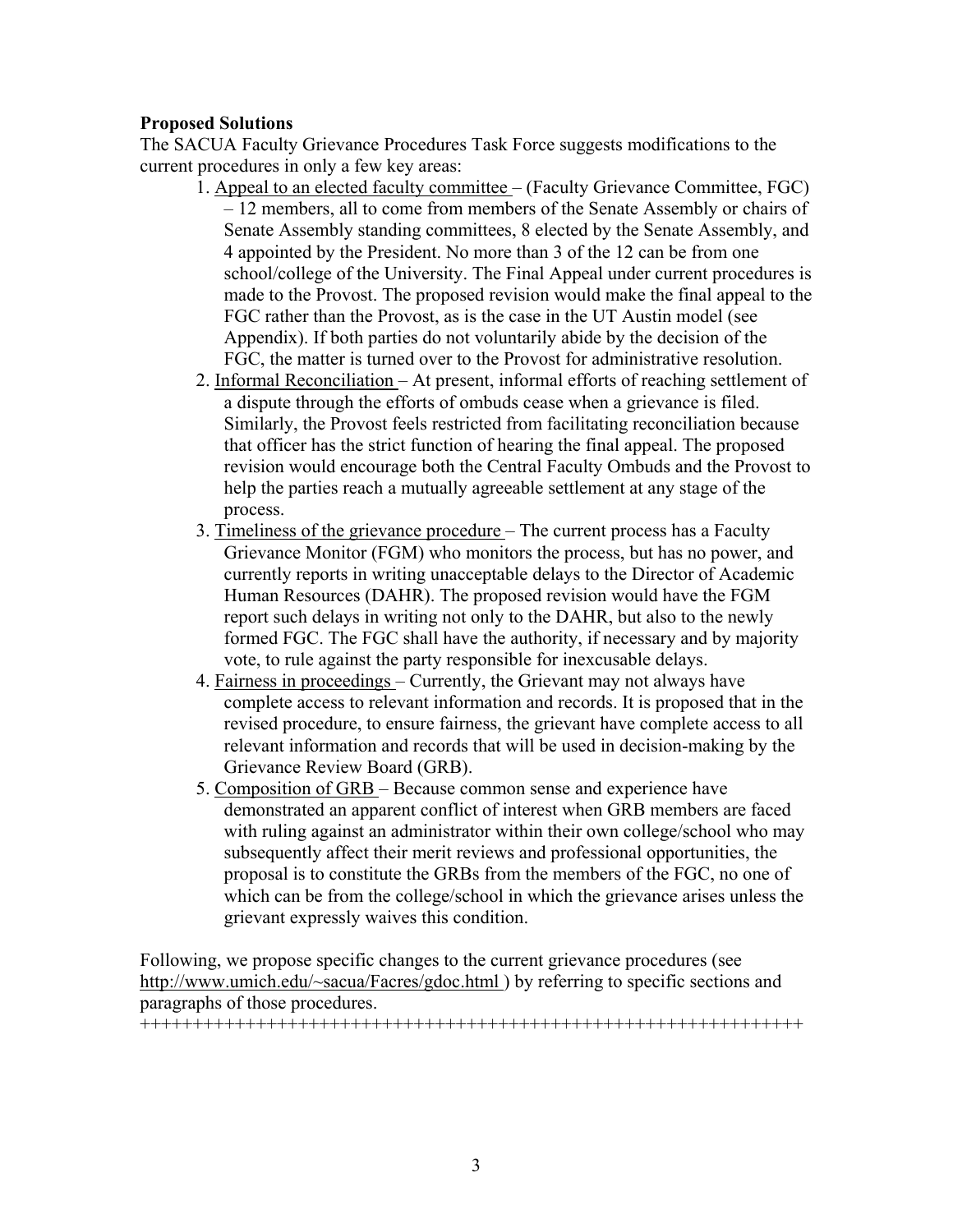[The following are MODEL procedures for faculty/administration dispute resolution, including grievance procedures, approved by SACUA, Senate Assembly, the Provost and the Academic Program Group (Deans).]

[In 1998, each academic unit on the University's Ann Arbor campus formally approved these procedures. However, a few units made modifications appropriate for their particular needs. For more accurate reference, please obtain current Faculty Appeals Procedures for your unit through the office of your dean or with the assistance of the Faculty Senate Office at 764-0303.]

## **MODEL FACULTY APPEAL PROCEDURES FOR SCHOOLS, COLLEGES,**  AND ACADEMIC UNITS [1998 version *with 2003 revisions and*  $\neg$ *† April 2006 change in the FACULTY GRIEVANCE APPLICATION FORM]*

The appeal procedures outlined below are available to instructional staff members, both regular and supplemental, and primary research staff, qualifying as faculty members under Regental Bylaw 5 (revised March, 1998): "The term faculty shall include members of the teaching and research staff together with the executive officers, the directors of various teaching, research, and library units, research scientists, curators, and persons with similar duties."

These procedures are available, under the conditions specified below, to faculty members of the academic units (defined as the schools, colleges, research units or related unit), hereinafter referred to as faculty, who have disputes or complaints concerning any aspect of their employment.

It is the intent of these appeal procedures to provide a prompt and humane review of academic unit or departmental action so that, if mistakes have been made, they may be corrected, or alternatively, if action taken was proper, it may be better understood by the person affected. It is intended that informal consultation will resolve most problems and that these appeal procedures will apply only when informal methods have failed. These procedures are not the proper forum to address issues that arise between faculty members, or groups of faculty members, or between faculty members of one unit in regard to treatment by another unit or by administrators of another unit. The SACUA Faculty Hearing Committee, although infrequently used, was created by the Senate Assembly in 1987 to address complaints of this nature.

## **INFORMAL PROCEDURES**

## *Role of Unit Faculty Ombuds*

A member or members of the tenured faculty will be elected by the academic unit faculty to serve a two-year term as Faculty Ombuds. The academic unit Faculty Ombuds exists to assist in the resolution of disputes. On request the Ombuds will provide information about grievance procedures. The Dean may, in addition, direct the department or the college Executive Committee to reconsider a dispute if the Dean thinks a mistake in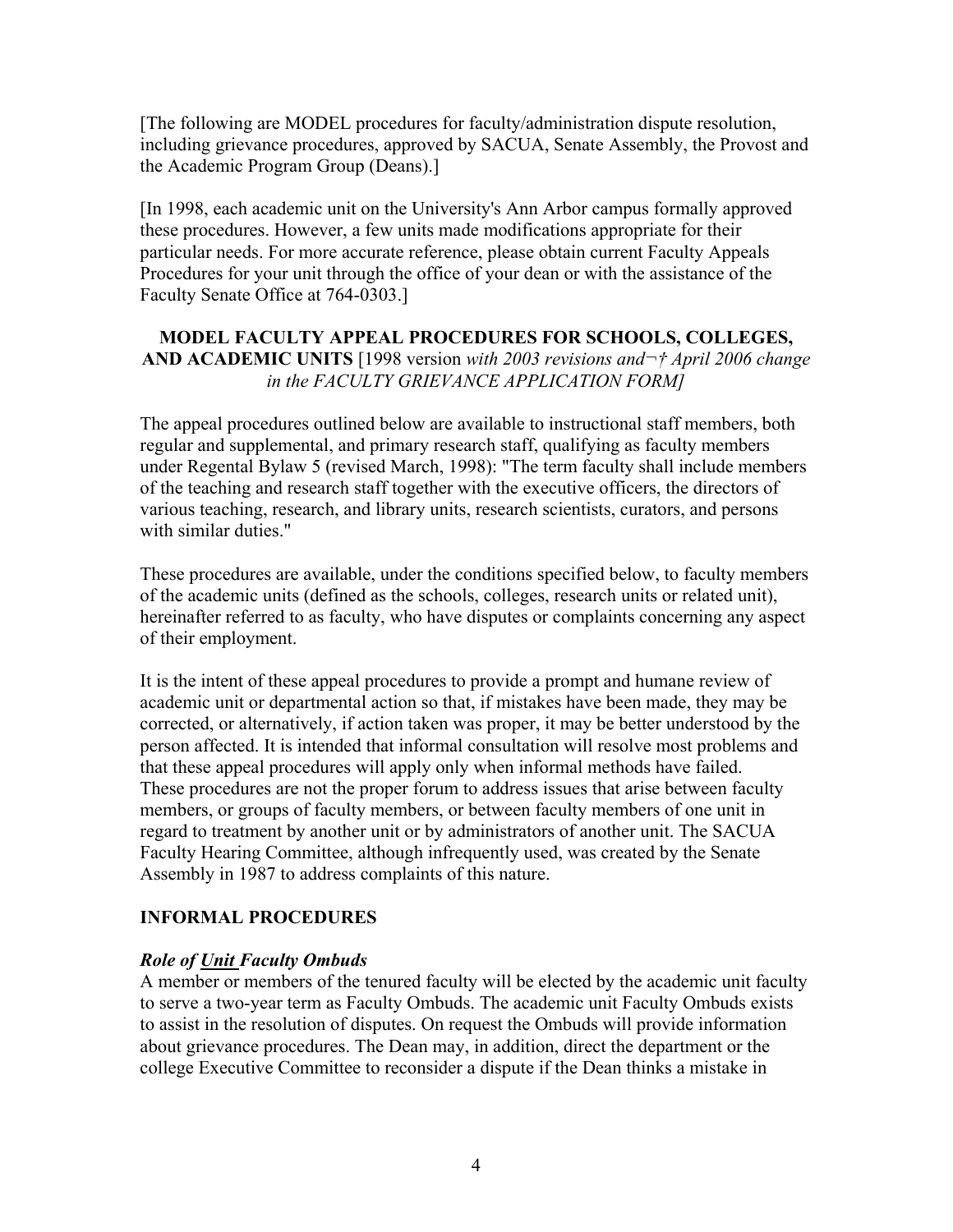evaluative judgment may have occurred. No action by the Ombuds or the Dean, however, will deny a grievant continuing access to the prescribed appeal procedures.

# *Role of Central Faculty Ombuds*

The Central Faculty Ombuds is selected by the Provost with the advice of elected Central Faculty Governance. The Ombuds' function is to facilitate the resolution of faculty problems and dilemmas with respect to policy administration or conflict resolution by working closely with the faculty ombuds of the schools and colleges. The Central Ombuds also can work with the Office of the Provost to seek informal, voluntary reconciliation of disputes at any stage, including after the onset of formal grievance procedures. No action by the Ombuds or the Provost, however, will deny a grievant continuing access to the prescribed appeal procedures.

# *Role of Consultation and Conciliation Services [Mediation Services]*

The Consultation and Conciliation Services [Mediation Services] provides a neutral, informal, and private avenue for University faculty to discuss work-related conflicts, explore non-adversarial problem-solving, and resolve disputes. Continuation with this Service is voluntary on behalf of all parties to a dispute. No action by The Consultation and Conciliation Services [Mediation Services] will deny a grievant continuing access to the prescribed appeal procedures.

# **FORMAL PROCEDURES**

# *Elements of a fair hearing***:**

A fair hearing must provide a full review with the following set of elements:

- The opportunity to be heard is the fundamental requisite.
- Impartial decision makers are essential.

• The hearing must be at a reasonable time and it must be held in a reasonable manner.

• There must be opportunity for oral presentation so that grievant can mold arguments to issues the decision makers seem to regard as important, particularly where credibility and veracity are at issue.

• There must be adequate opportunity to confront and cross-examine adverse witnesses.

• When administrative actions harm a grievant and the reasonableness of the action depends on fact-findings, all evidence used to prove the administration's case must be disclosed to the grievant so that he has an opportunity to prove it is untrue. This opportunity for rebuttal requires that evidence be exchanged in advance of the hearing.

• This is important not only for documentary evidence, but even more so when evidence consists of testimony from individuals whose memories may be faulty, or whose statements may be untrue or subject to questionable motive.

• Decision makers' conclusions must rest solely on the rules and evidence adduced at the hearing.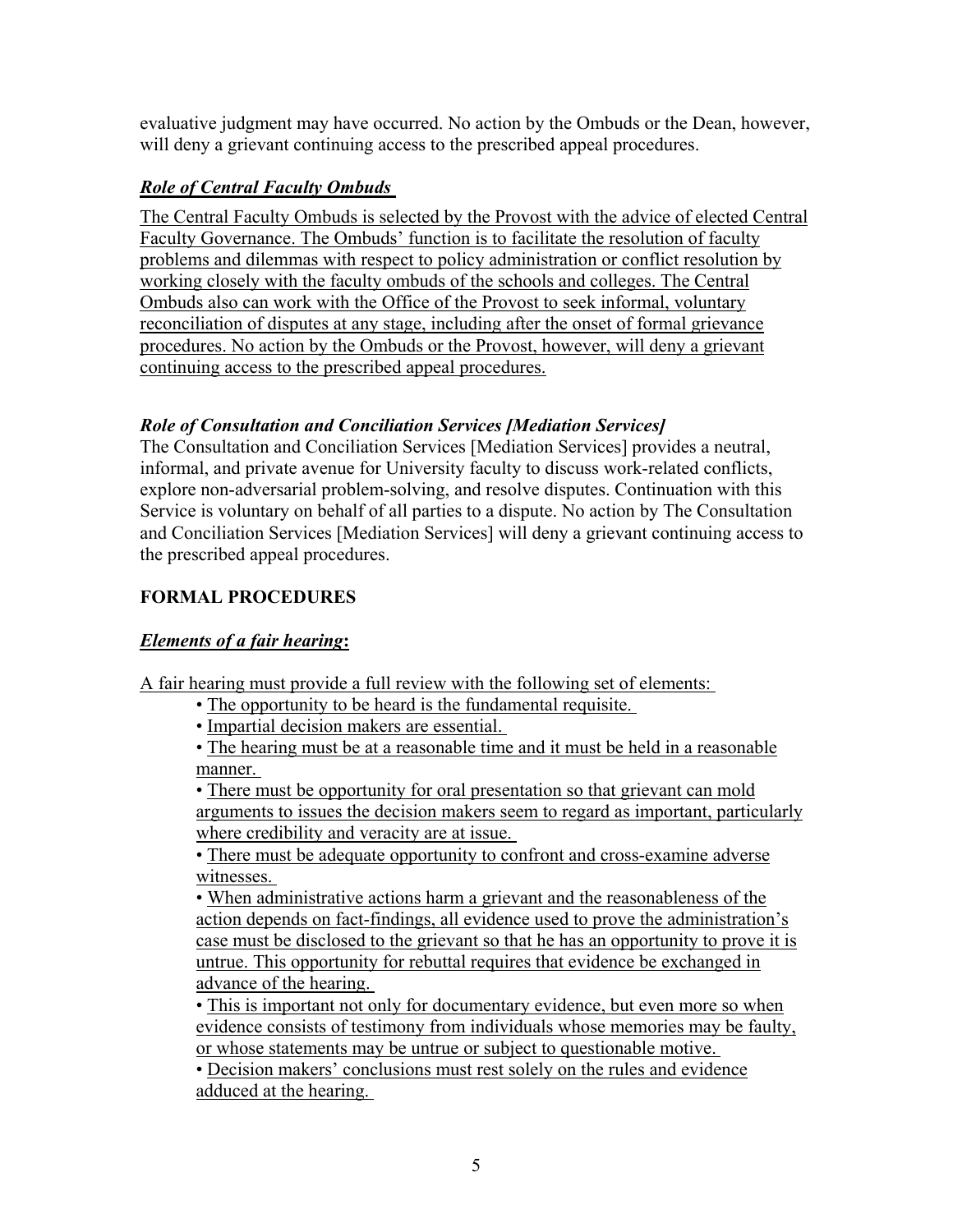• Decision makers must state the reasons for their determination and indicate the evidence relied upon.

• Grievance Review Boards (GRBs) should have limited ability to dismiss a grievance without affording a grievant the opportunity for a hearing on the merits of his/her cause.

- Decisions by the GRB must not be ignored by administrative officers.
- There must be meaningful consequences for non-compliance with stated rules by participants or the GRB itself.

# *General Principles*

**Full and truthful participation.** These procedures are designed to provide a fair internal mechanism for resolving disputes of faculty members. The success of these procedures depends upon willingness of all members of the University community to participate when asked and to participate truthfully.

**Uniform treatment throughout the University.** All units are encouraged to adopt the procedures outlined in this document, amended as necessary to conform with unique features of a unit.

**Confidentiality.** As an internal review related to individual employment-related problems, all aspects of the review under these procedures are intended to be confidential. All parties and participants will hold these matters in confidence, to the extent permitted by law.

**Respondents.** When the grievance involves a decision made by a group of persons (e.g., a department or committee), there will still normally be only one respondent. The respondent will be the person who has the current ultimate authority to make decisions in that matter in the group (e.g., the current chair or the dean; the person whose signature authorizes a decision). Individuals may be named respondents only for issues in which they are alleged to have had direct involvement or responsibility.

# **A. Access to the Grievance Procedure**

- **A-1.** Eligible grievants. These procedures are available to personnel of the academic unit qualifying as faculty members under Regental Bylaw 5 (revised March, 1998).
- **A-2.** Grievable matters. These procedures are available when there is a charge that the academic unit or department has reached a decision concerning any aspect of an eligible grievant's employment, including in particular discrimination and violations of academic freedom, that is illegal or manifestly unfair. The academic unit is, and departments are, expected to rely on decision-making procedures that are fair, and commonly known, and applied consistently among faculty.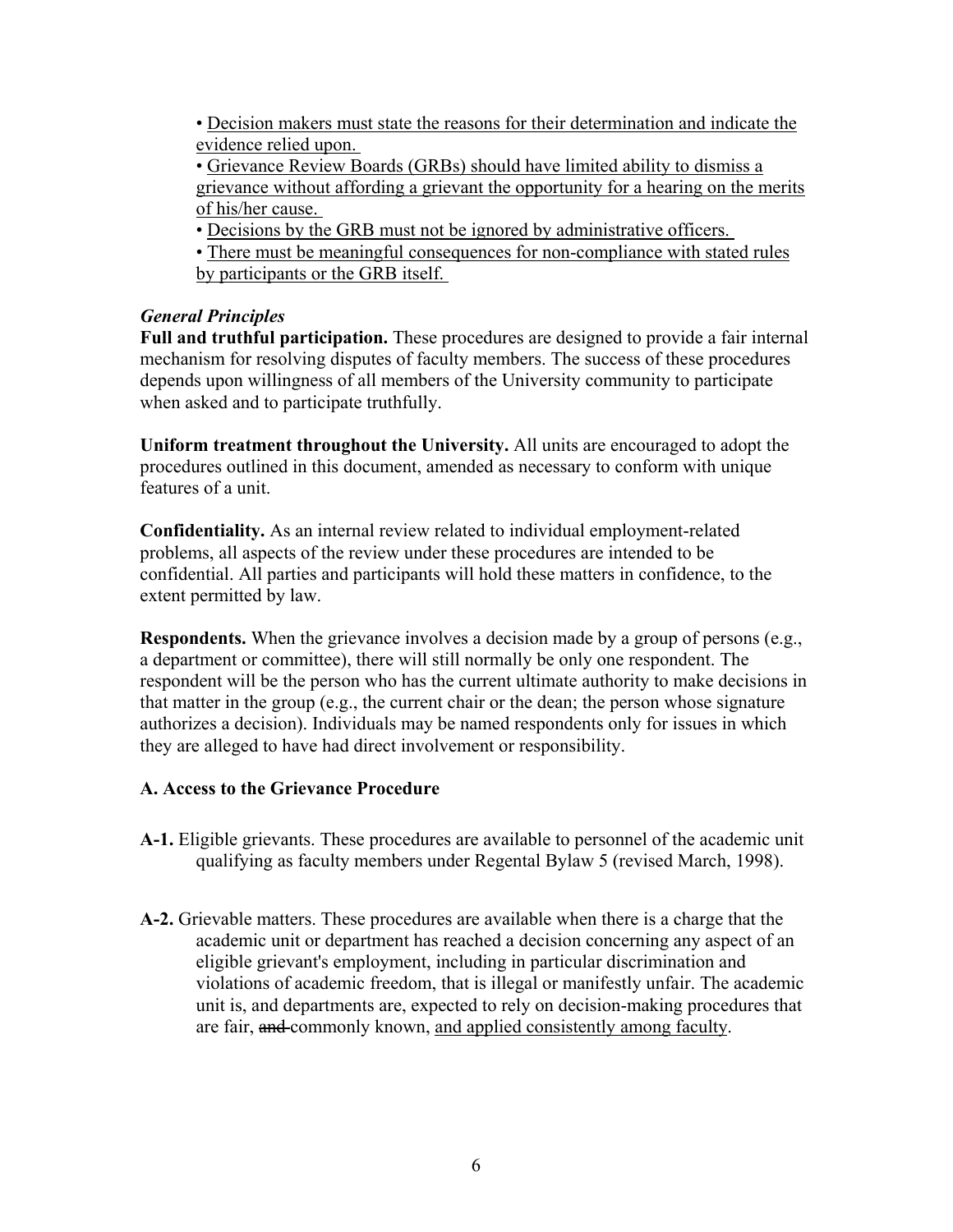Grievances brought pursuant to this document may challenge all aspects of the decision-making process, except decisions shown to be based solely and exclusively on judgments about professional competence (e.g., in the tenure decision-making process), which shall remain the province of a grievant's units of appointment.

These procedures shall be available only in the context of matters of concern to a specific individual; challenges to unit or University policy should be handled through normal governance and/or administrative processes.

These procedures are not available for claims that are patently frivolous or without merit.

**A-3.** Timing of request. Within 180 calendar days of the date the grievant first knew or could reasonably have been expected to know, on the basis of documentation, of the decision or event that gave rise to the grievance, the grievant must request the formation of a formal review board, by filing a Faculty Grievance Application Form. In extraordinary cases, and by appeal to the FGC, a Grievance Review Board may extend the deadline for initiating a formal review.

#### **B. Informal Discussion Required for Formal Proceeding**

- **B-1.** A grievant must first try to resolve a dispute by discussing it informally with the person (or persons) who made or affirmed the disputed decision or who, within the relevant unit or units, has the authority to provide redress. The college and central Ombuds who exists, among other reasons, to provide information about grievance procedures will, on request and with the consent of all parties concerned, attempt to resolve disputes at this level.
- **B-2.** The grievant should read the grievance policy of the academic unit and may explore resolution through the Consultation and Conciliation Services [Mediation Services] in the Human Resources and Affirmative Action Office.
- **B-3.** Efforts to resolve a dispute informally may continue despite the commencement of formal review under Section D., below.

### **C. Definition of Roles and Responsibilities**

**C-1.** Grievant The grievant agrees to abide by all procedures outlined in this document, to participate in good faith, and to respect the confidentiality of the process.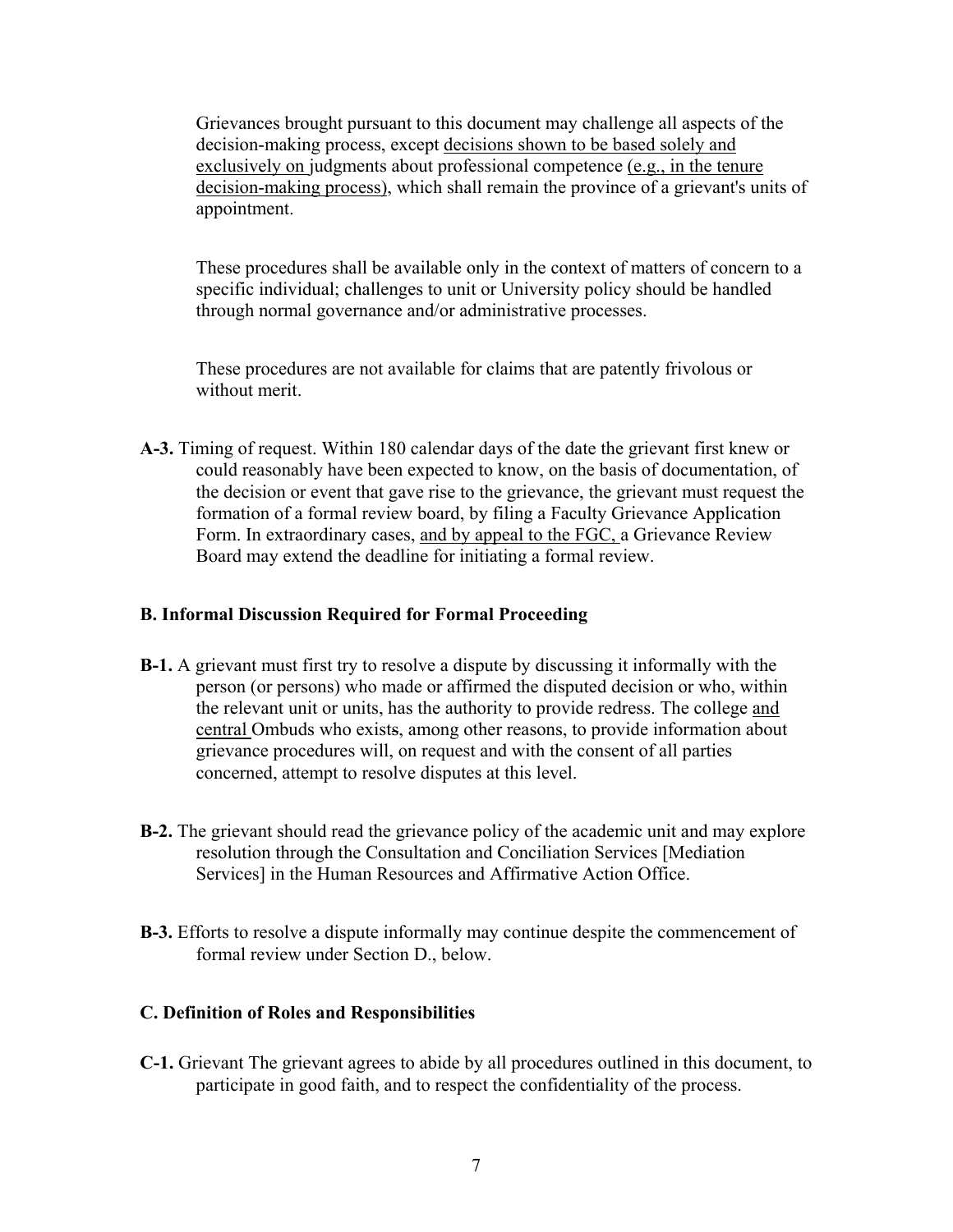- **C-2.** Respondent The respondent agrees to abide by all procedures outlined in this document, to participate in good faith, and to respect the confidentiality of the process.
- **C-3.** The Faculty Grievance Committee (FGC) and the Grievance Review Board (GRB).

The Faculty Grievance Committee (FGC) is a twelve member committee constituted from the elected members of the Senate Assembly plus chairs of the standing Senate Assembly committees, with 8 members elected by the Senate Assembly, and 4 appointed by the President. No more than 3 of the 12 can be from one school or college. FGC members shall serve 3 year terms, with terms staggered so that one fourth of the committee retires each year. FGC members may not serve consecutive terms.

The GRB is a committee of faculty whose composition is described in D-4. The GRB's first role is to decide whether a case is grievable (see D-5), and if so, it hears the case in a fair and timely manner according to the procedures outlined in Section D.

- C-4. Director of Academic Human Resources (DAHR) is the Provost's representative in this process. The DAHR maintains the confidential files, ensures that any documents used in the hearings and procedures are available to both respondent and grievant, notifies in writing all relevant parties of failure to meet subscribed deadlines and seeks compliance. If one party repeatedly fails to meet deadlines, or if the DAHR in consultation with the FGM (defined in C-5) decides that there are undue delays, and they believe no further attempts on their part will be productive, they will notify the Provost in writing.
- **C-4.** The Faculty Grievance Monitor (FGM) is a tenured member of the instructional faculty who is appointed annually by SACUA to monitor all grievances. He/she receives a copy of the Faculty Grievance Application Form (FGAF), and monitors timing of deadlines at each step of the process listed in C-76. The Director of Academic Human Resources (DAHR) is the Provost's representative in this process. If the FGM identifies unacceptable delays, then he/she notifies the FGC and DAHR in writing. The FGM will not be actively involved in the process, but will collect the data listed in C-7.
- **C-5.** The DAHR FGM will keep a record and provide written notification to the Executive Assistant to SACUA Faculty Grievance Committee (FGC) and the Director of Academic Human Resources (DAHR), for use by the FGM (described in C-5), of the following: a. date of establishment of GRB

b. date of decision by GRB to proceed or not to proceed with a review

c. letter notifying the grievant and respondent of the first day of the hearing

d. dates of meetings, and extensions, if granted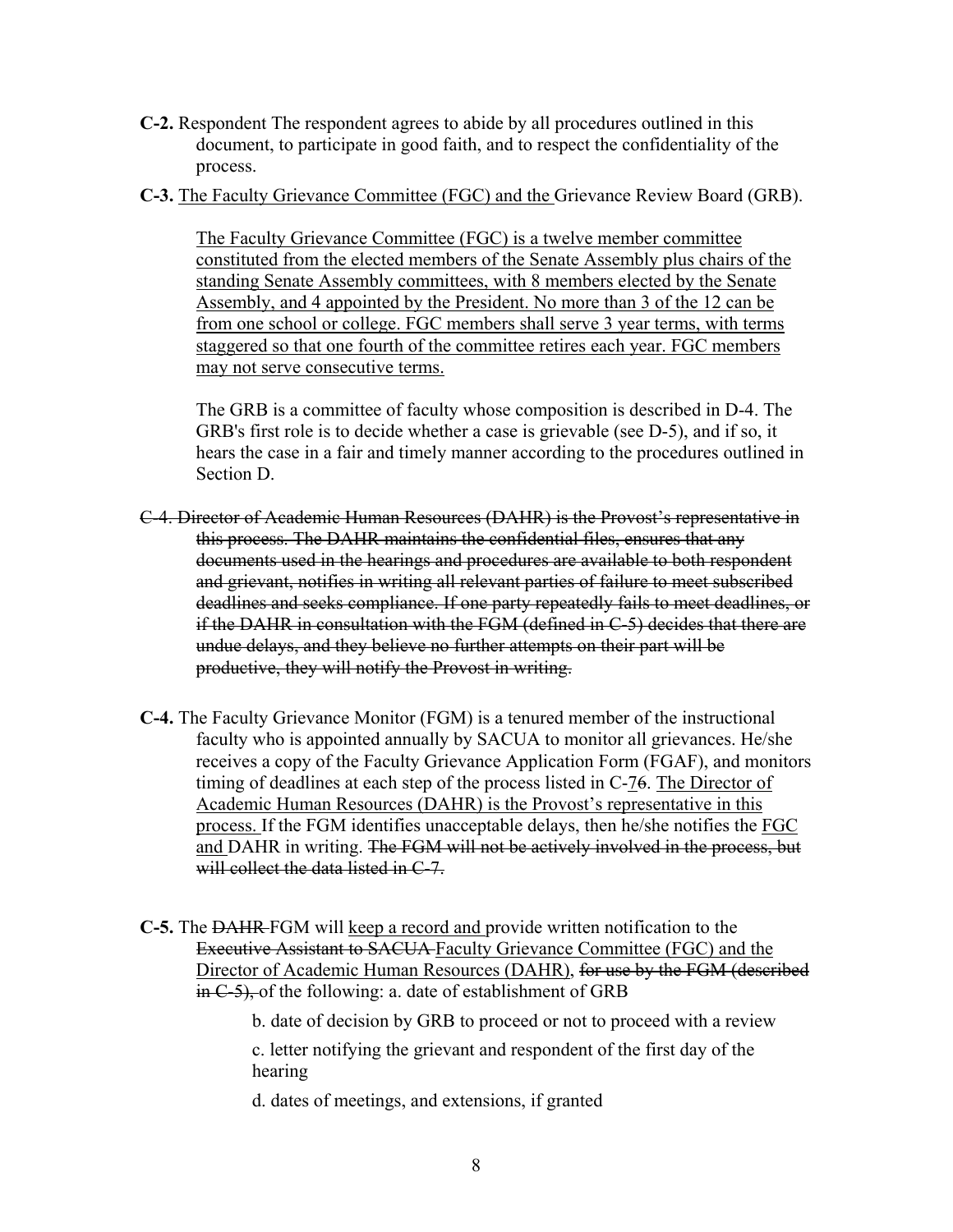e. date that the GRB issues a provisional recommendation to the grievant and respondent

f. date that the GRB issues a final decision

g. date of Dean or Director's response to GRB decision

h. notice of any appeals and whether the appeal is procedural or substantive

i. date of establishment of Appeal Board

j. if a procedural appeal, then date of action of Appeal Board

k. date of Dean or Director's response to Appeal Board decision

l. if a substantive appeal, then date of response by Dean or Director

m. date of filing a final written appeal, if made

n. date and evidence of implementation of GRB or Appeals Board decision

o. date of withdrawal of grievance in the event that informal reconciliation is achieved

### The FGM will also retain on behalf of the FGC and provide to the DAHR copies of the following documents:

a. GRB final decision

b. Dean or Director's response to GRB decision

c. appeal decision

- **C-6.** The FGC will maintain one copy of the confidential file, ensure that any documents used in the hearings and procedures are available to both respondent and grievant, notify in writing all relevant parties of failure to meet subscribed deadlines and seek compliance with the rules and expectations of the grievance procedure. Any alleged irregularities or non-compliance with rules must be appealed to the FGC within 5 working days of discovery. The FGC shall have the authority, if necessary and by majority vote, to rule against the party responsible for delays or other violations of the grievance procedures.
- **C-7. In order to allow for the independent monitoring of the adequacy of the process by the FGM and with the concurrence of the grievant (as noted on the FGAF), the DAHR will promptly provide copies of the following documents to the Executive Assistant to SACUA, for the confidential use by the FGM:**

a. GRB final decision

b. Dean or Director's response to GRB decision

c. procedural appeal decision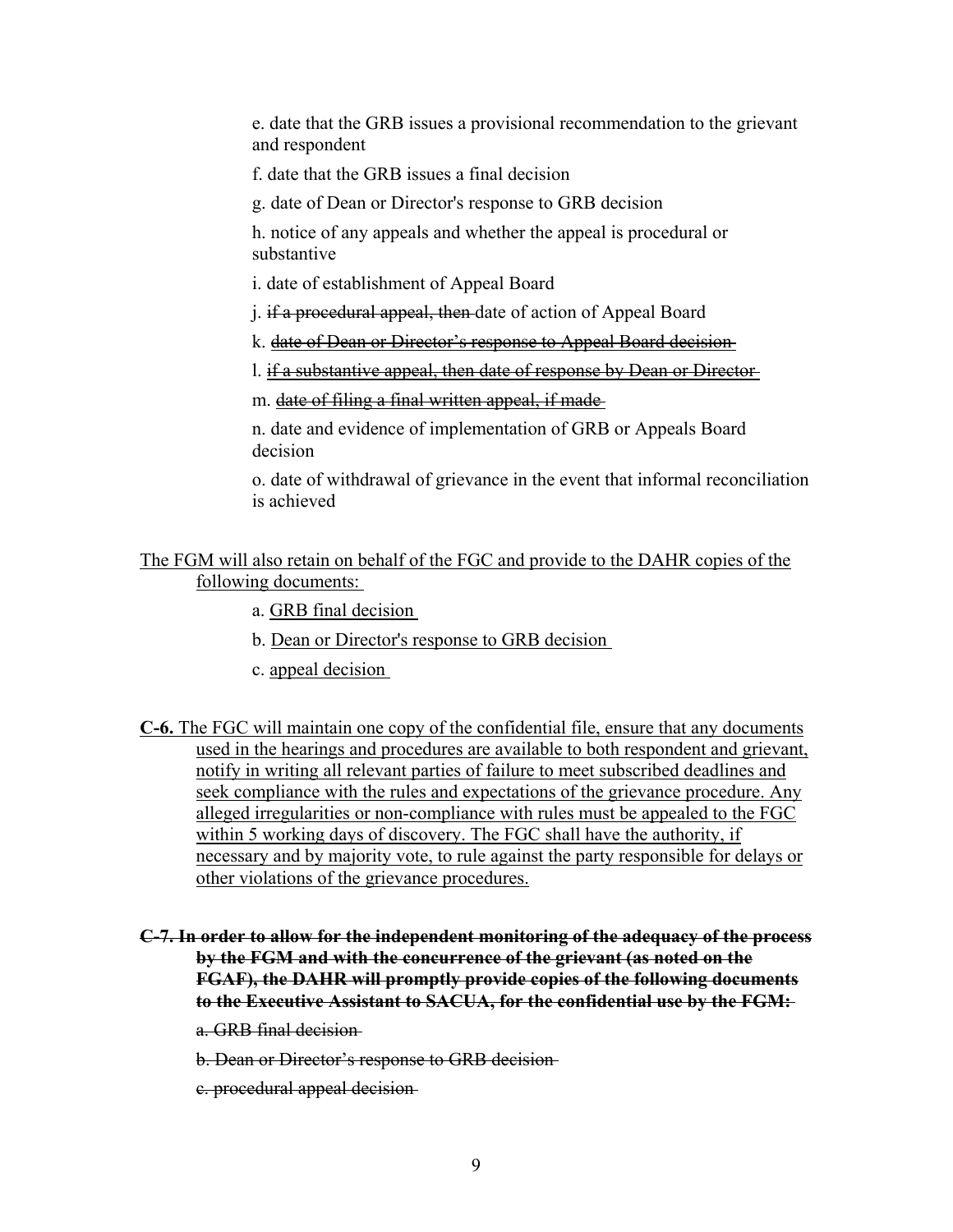- d. Dean or Director's response to procedural appeal decision
- e. substantive appeal decision
- f. Dean or Director's response to substantive appeal decision
- g. final decision

These documents will be used solely by the FGM for the purpose of creating an independent institutional memory of the process and assessing the adequacy and performance of the process across all units and over time.

**C-7.** Director of Academic Human Resources (DAHR) shall be the Provost's representative in the grievance process and will maintain a second copy of the confidential files. The Provost will use his or her authority to assure the full cooperation of administrators in the grievance process.

#### **D. Formal Review**

**D-1.** Grievant's request. The request must be submitted to the Dean, and the Director of Academic Human Resources (DAHR), and the Faculty Grievance Monitor (FGM) in writing on the Faculty Grievance Application Form (FGAF).

### **D-2. Level of Forum. While the grievant may have the option of having a grievance heard within the department, if departmental rules provide for this, the procedures in this document pertain to grievances handled at the academic unit level.**

**D-2.** Action by the academic unit Faculty Grievance Committee. Upon receipt of a Faculty Grievance Application Form (FGAF) for a formal Grievance Review Board (GRB), the <del>Dean or Director Faculty Grievance</del> Monitor must notify in writing the grievant and the respondent, the Dean or Director of the grievant's academic unit, the Director of Academic Human Resources (DAHR), and the Faculty Grievance Committee (FGC). in writing within ten working days and initiate the process to designate the academic unit members for the Board, (as provided for under section D-4.b. below). Within ten working days of receipt of the grievant's request, the Dean or Director also notifies the Provost or designee that a cognate member is required (D-4.b.). The FGC must then, within ten working days, designate a Grievance Review Board (as provided for under section D-3.a. below). Once the Board is established, it shall meet within 15 working days. If ten working days have passed after the request for a formal Grievance Review Board and the Dean or Director has not: a) notified the grievant and respondent that the GRB has been established; b) has not set in motion the process of designating the academic unit members of the GRB or; c) has not notified the Provost that a cognate member is required, then the grievant may submit the request for a formal GRB to the Provost. The Provost must then notify, in writing, the respondent and the Dean or Director of the grievant's request and inform all parties, in writing, of the steps taken to set in motion a similar process of designating the academic unit members for the GRB within ten working days of receipt of the FGAF.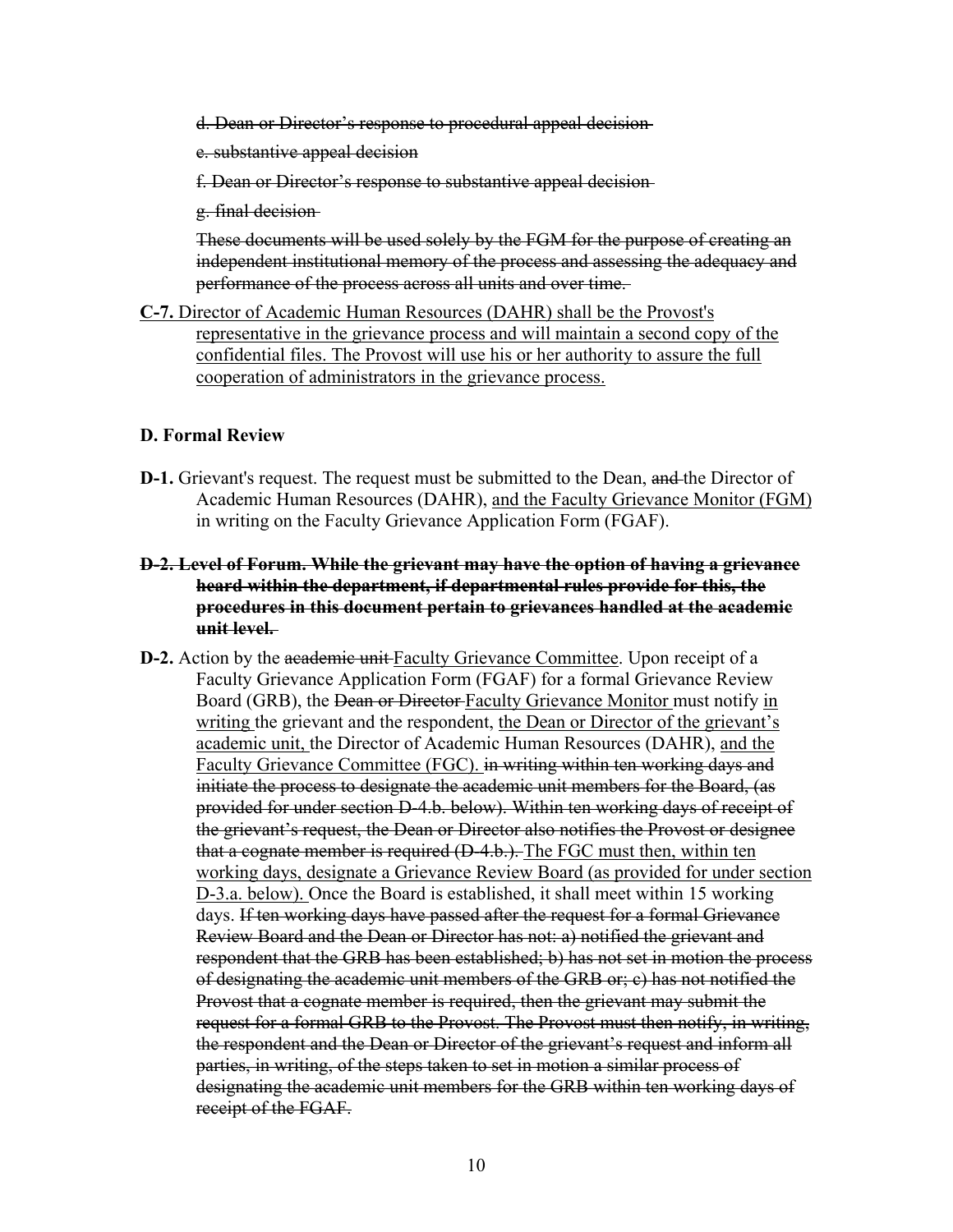- **D-3.** Composition of the Grievance Review Board
	- a. Two members of the GRB shall be chosen from among the faculty of the academic unit of the grievant. Each academic unit shall formulate written rules for establishing a list of potential grievance review panel members, taking into consideration the composition of its faculty in the different tracks (e.g., instructional, clinical, primary research scientist). In the case of a grievance brought by a librarian, the GRB panel shall be chosen from a list of faculty established in accordance with written rules promulgated by the University Library.

Within ten working days of receipt of the notice of a pending grievance, the FGC shall assemble from its membership a three member GRB, one of whom shall be chosen to chair the committee. The FGC should attempt to choose as chair someone who has training or experience in law or due process custom. No member of the GRB shall come from the school/college from which the grievance arises unless the grievant specifically waives this provision in his/her grievance application.

- b. At the request of a member of the GRB, that member may be excused from serving on the GRB by the remaining members. Members are expected to request to be excused if they have a family or significant personal or especially close professional association with one of the parties, or if they believe they cannot render an impartial and fair judgment. Excused members will be replaced.
- c. Either the grievant or the respondent can petition the FGC to excuse a member of the GRB for cause.\_The petition must explain the petitioner's reasoning that the member's inclusion on the GRB would be inappropriate. The FGC can accept or reject the petition. Excused members will be replaced.
- **D-4.** Grievance Review Board's decision to review the case.
	- a. The GRB, the grievant, the respondent, or the Dean or Director may initiate in writing a one-time review of the issues to be considered, in order to focus the process and make it more efficient. Such communications must be directed only to the DAHR or designee FGC, and may be made at any time in the hearing process, but just once. Communications from the grievant, respondent or the Dean or Director may not be shared with the GRB until the other party has had ten working days to respond in writing. During those ten working days, the GRB shall only be informed that correspondence regarding focus or limitation of issues is taking place, without otherwise revealing the substance of the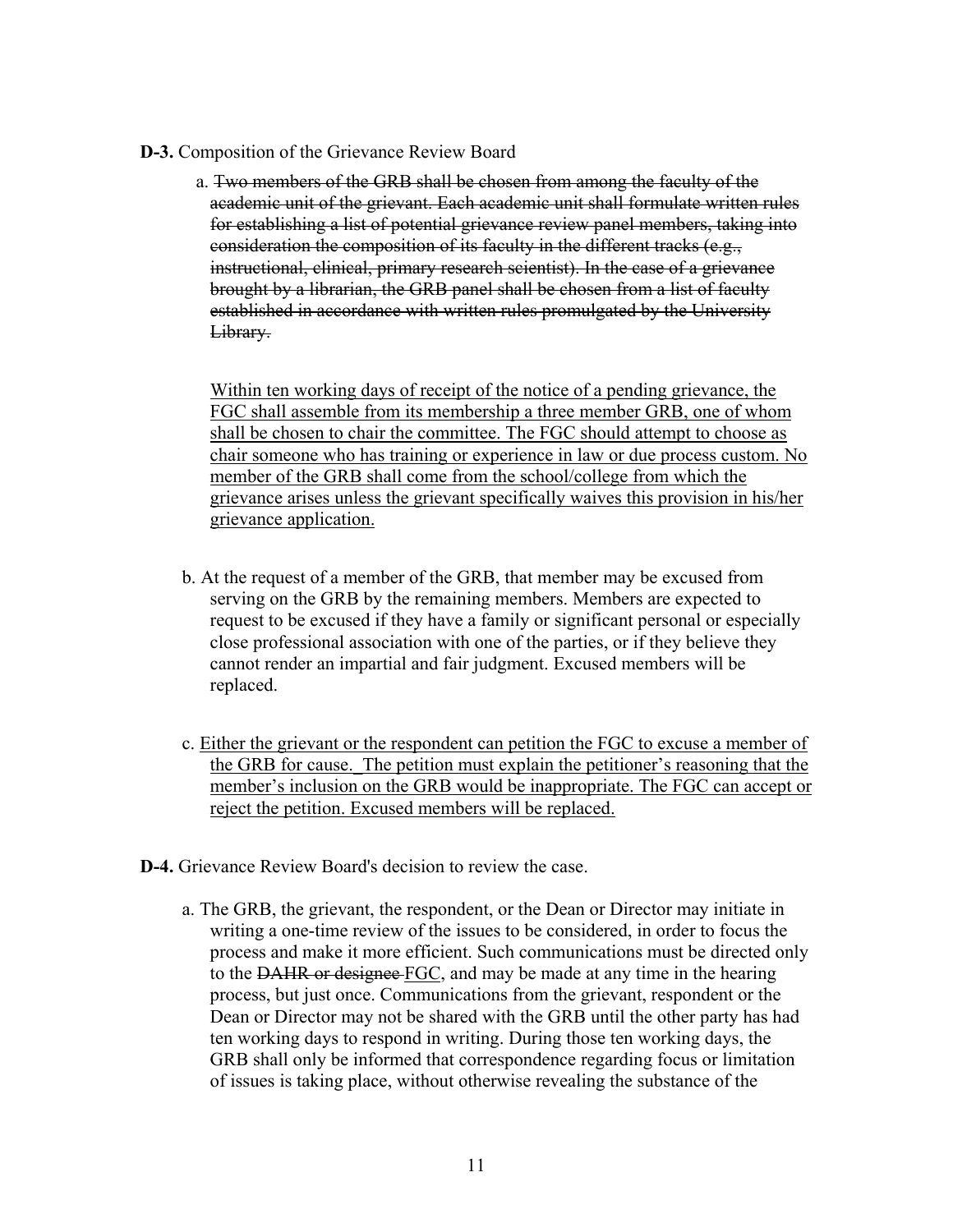communication. If facts or other issues remain in dispute and are not resolved in this exchange of correspondence, the GRB shall initiate hearings.

- b. At its first meeting, the GRB will consider The first meeting shall begin with an executive session of the three members of the GRB, at which the GRB will decide whether the grievant's complaint is grievable within the scope of Section A, above. The grievant and respondent have the right to attend and make arguments at this meeting. The GRB may also suspend formal review for up to 30 working days while the grievant and respondent, with the assistance of the chair of the GRB, the Central Ombuds, or the Office of the Provost pursue alternative resolution of the complaint pursuant to Section B, above, or while a review as outlined in Section D-5.a. takes place. In addition, the GRB may dismiss the grievance without hearings or review of evidence only if, on the basis of the FGAF, additional grievance materials, and the responses, and other evidence before the GRB, with all questions of fact assumed in the grievant's favor and all such evidence viewed in the light most favorable to the grievant, there is no basis for deciding the grievance in favor of the grievant. In such case, the GRB shall write a report detailing its dismissal, and the reasons for its decision.
- c. Within ten working days of its first meeting, the GRB must inform the grievant, the respondent, and the Dean or Director FGC in writing whether it will proceed with the review. If it decides the complaint is not grievable in whole or in part, it must state its reasons. If it decides to proceed, it shall specify in writing where and when the review will be held and the issues it will consider, along with the reasons for declining to consider any issues raised by the grievant. The GRB shall then confirm that the grievant and the respondent have been furnished a copy of this document. The grievant shall then have five working days to appeal the decision to the full FGC, and the FGC shall have an additional five working days to consider the appeal. The FGC can either affirm the decision of the GRB, or it can instruct the GRB to hear the matters that were appealed.
- d. If the GRB decides to proceed with a hearing, it shall specify in writing where and when the review will be held and the issues it will consider. The GRB shall then confirm that the grievant and the respondent have been furnished a copy of this document.

**D-5.** Parties' rights. For formal GRBs, the grievant and the respondent shall have the following rights:

- a. To have access to all relevant evidence except confidential evaluations and evidence that would infringe upon the privacy interests of third parties (see paragraph 1314, below).
- b. To appear and present their cases, including evidence and witnesses, to the GRB.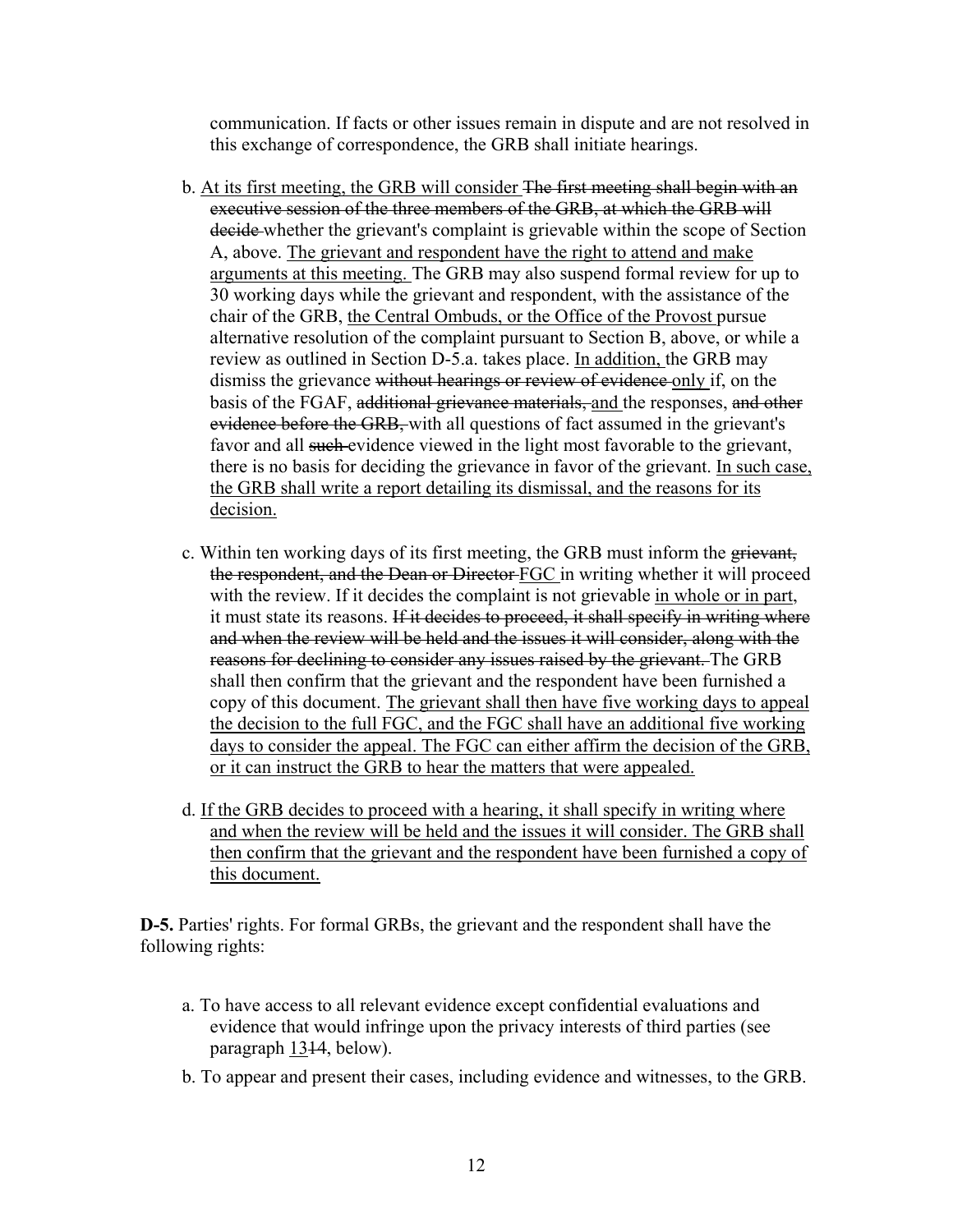- c. To question all witnesses who testify before the GRB. Anyone called to testify or otherwise participate is expected to comply, and to state truthfully and completely all information known first-hand to them that is requested by any of the participants during a grievance review session.
- d. To be accompanied before the GRB by advisers, who may be attorneys. Except for advising their clients, the advisers may not participate at the review.
- e. The GRB may request legal advice, to be provided by an attorney chosen by the FGC. the Office of the Vice President and General Counsel. The Office of the Vice President and General Counsel assumes responsibility for ensuring that the attorney who advises a GRB can and will provide unbiased legal advice and be free of any conflict of interest.
- **D.6.** The grievance review sessions shall be private, attended only by members of the GRB, and the principal parties or designees approved by the GRB and the Director of Academic Human Resources or designee. Witnesses will attend only during the period of their testimony. Legal counsel, if requested by the GRB, and advisors of principal parties may attend. The GRB chair, grievant, respondent, the DAHR or designee and all members of the GRB shall attend all sessions of the GRB at which evidence is taken or arguments heard. The GRB members shall not discuss the case or evidence presented except at a regular GRB session. The GRB chair may invite appropriate observers or others having a substantial interest in the outcome of the case, upon mutual consent of the grievant and respondent. All proceedings will be confidential.
- **D-7.** Those portions of the review at which testimony is taken shall be recorded verbatim, which recording may be by voice tape recorder, etc. A complete transcript of the oral testimony shall be provided at the expense of the University at the request of the GRB, grievant or respondent. The GRB, grievant and respondent must have ample opportunity to review the transcript before making further submissions or decisions. Both grievant and respondent may also record the testimony.
- **D-8.** As a general rule any evidence or testimony attributed to a witness must be personally presented by the witness. Under no circumstances will evidence be considered that is presented outside a GRB hearing. Because of the informal nature of the hearing process under these procedures, both the grievant and respondent should be given as much latitude as possible in presenting their cases. However, in weighing evidence and testimony the GRB should give greater weight to documents and firsthand knowledge as opposed to second-hand or hearsay testimony. The GRB shall abide by generally accepted rules of confidentiality, collegiality, and privilege. Unduly repetitious or irrelevant evidence may be excluded. The chair of the Grievance Review Board shall decide what evidence will be heard or excluded. A decision to exclude evidence can be appealed by either party to the FGC.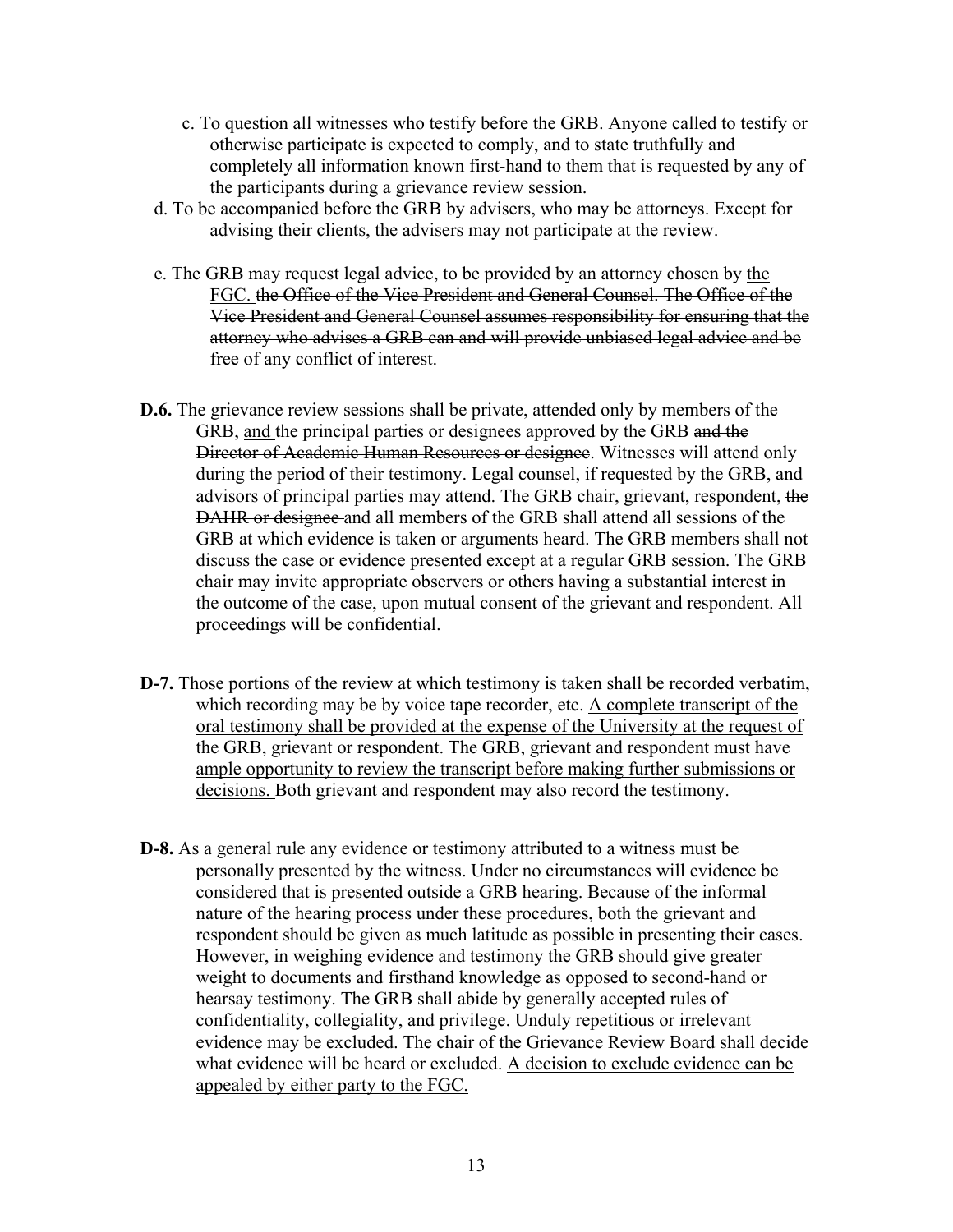- **D-9.** The GRB may consult with the **FGC DAHR** or designee at any time concerning questions of procedure.
- **D-10**. The Chair of the GRB has full authority to assure an orderly and expeditious proceeding. Any person who disrupts a review or who fails to adhere to the rulings of the GRB may be excluded from the proceedings.
- **D-11.** The GRB shall be permitted to call its own witnesses and request documents.
- **D-12.** In reviewing the grievance, the GRB may address specific instances where there appears to be a violation of academic freedom, or discriminatory, illegal or manifestly unfair conduct, even if the grieved action appears to be in conformance with existing unit or University policies.
- **D-14. The grievant, the respondent, and the GRB may not have direct access to confidential department or academic unit files. However, anyone of them may request – and the department or academic unit shall permit – the Chair of the GRB to examine relevant confidential files in their entirety and to provide the GRB with summary of their contents as they relate to the grievance, giving due consideration to protecting confidential aspects of the material. In instances where the GRB Chair believes it is critical for the GRB, grievant or respondent to examine a confidential document in its entirety, the GRB Chair should consult with legal counsel and may provide the document only when it has been determined that to do so is legally permissible.**

**D-13.** Access to information.

**a.** Following the GRB's decision to hear the case, the grievant may begin to request documents and other real evidence from the administration. The grievant shall be afforded an opportunity to obtain necessary witnesses and documentary or other evidence, and the administration shall assist in securing the cooperation of witnesses and make available any necessary documents and other evidence within its control. Both the grievant and the administration may obtain discovery of documents and other real evidence for purposes of inspection and copying. Such discovery may be obtained regarding any matter not privileged that is relevant to the issues before the GRB. Unless the party of whom the discovery is requested seeks an order of the GRB to limit the discovery, discovery will be facilitated through the cooperation and agreement of the parties.

b. If the party of whom discovery is requested believes that all or some of the requested material is not discoverable, or believes that the use of some or all of the requested materials should be limited, or believes that some or all of the requested materials should not be seen by certain persons, that party may petition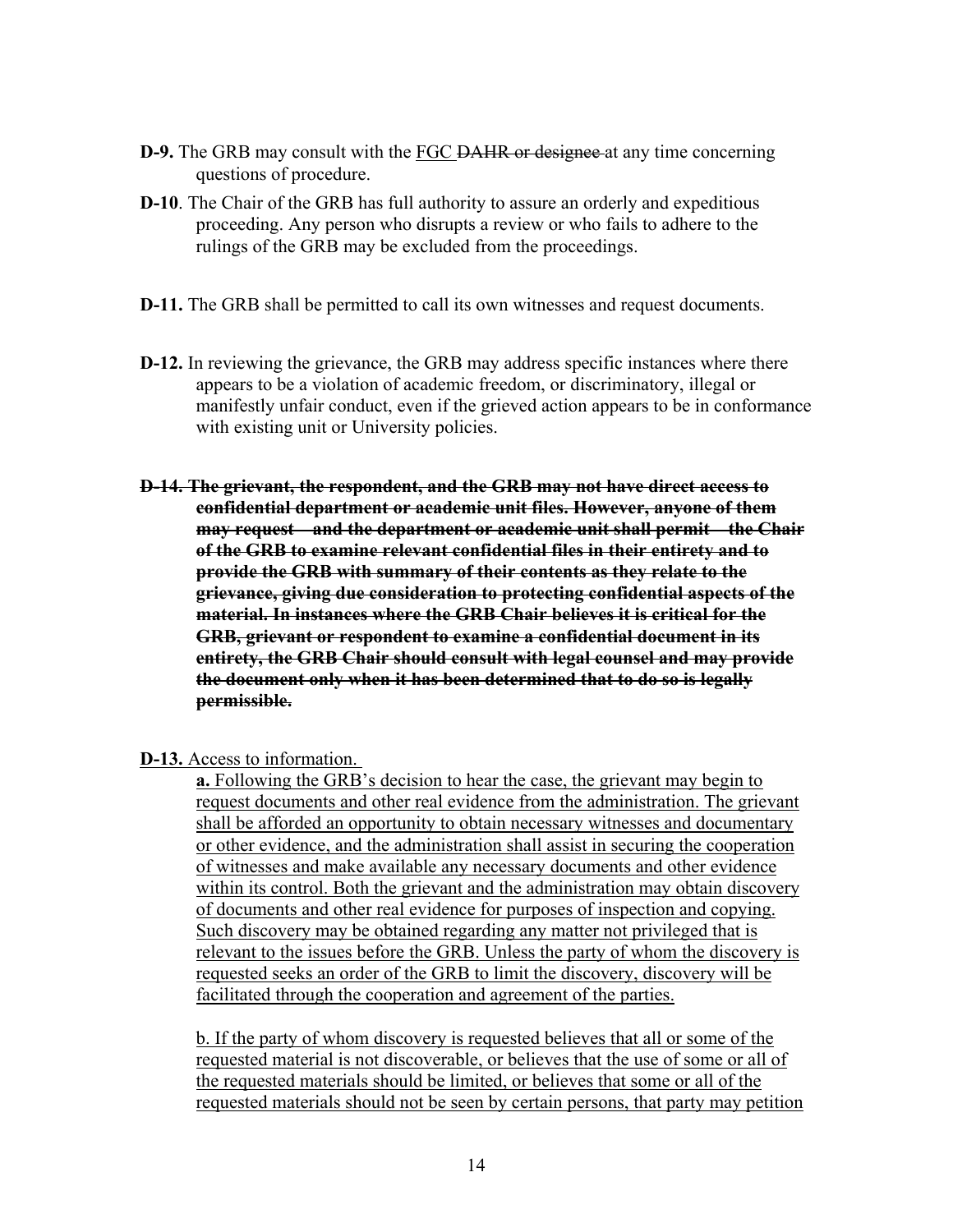the GRB to relieve it of having to divulge the requested materials or to order limitations on the use of particular materials. The GRB may require that the requested material be filed with it in order that it may make reasonable disposition of the motion to limit discovery.

c. The GRB may infer from a refusal to produce relevant, non-privileged materials that if produced they would have damaged the position of the nonproducing party in control of such materials.

d. Any data or written materials to be used by either the grievant or respondent at the hearing must be available to both parties and submitted to both the GRB and the opposing party at least 3 working days before the scheduled hearing. Materials and data not available to both parties shall be excluded from consideration by the GRB and may not be used by subsequent decision makers unless both parties have had the opportunity to examine the information before any relevant filings.

# **D-14**. Burden of proof.

The burden of proof shall rest with the grievant to prove, by a preponderance of the evidence, that there was a substantial violation of the grievant's academic freedom, constitutional, statutory or contractual rights. However, if a grievant has established that such a violation has occurred, the burden of proof shifts. In particular, if a respondent then asserts that the challenged decisions reflect judgments about professional competence, the respondent acquires the burden of proving to the GRB, by a preponderance of the evidence, that the challenged decisions are in fact consistent with the criteria used by the unit in such decisions as applied to other faculty in the unit.

- **D-15.** The grievant will have the opportunity and duty to open and close the presentation and argument or discussion, if any, to be made to the GRB.
- **D-16.** After the review at which testimony is taken and arguments are heard from the grievant, respondent, and witnesses, the further deliberations and discussions of the GRB shall be private and confidential and shall not be recorded. In its report and any accompanying exhibits chosen by the GRB to substantiate its report, the GRB shall delete such portions of any record, as needed, to protect the interest of third parties or the confidentiality of evaluations. Such deletions must be noted in the report.
- **D-17.** The GRB shall deliver only to the grievant and to the respondent a provisional decision within 15 working days after completion of testimony. At the same time, the Dean or Director will be notified of the delivery. The provisional decision shall include a written summary of the testimony, a statement of factual findings, and, if appropriate, a recommended remedy. The provisional decision must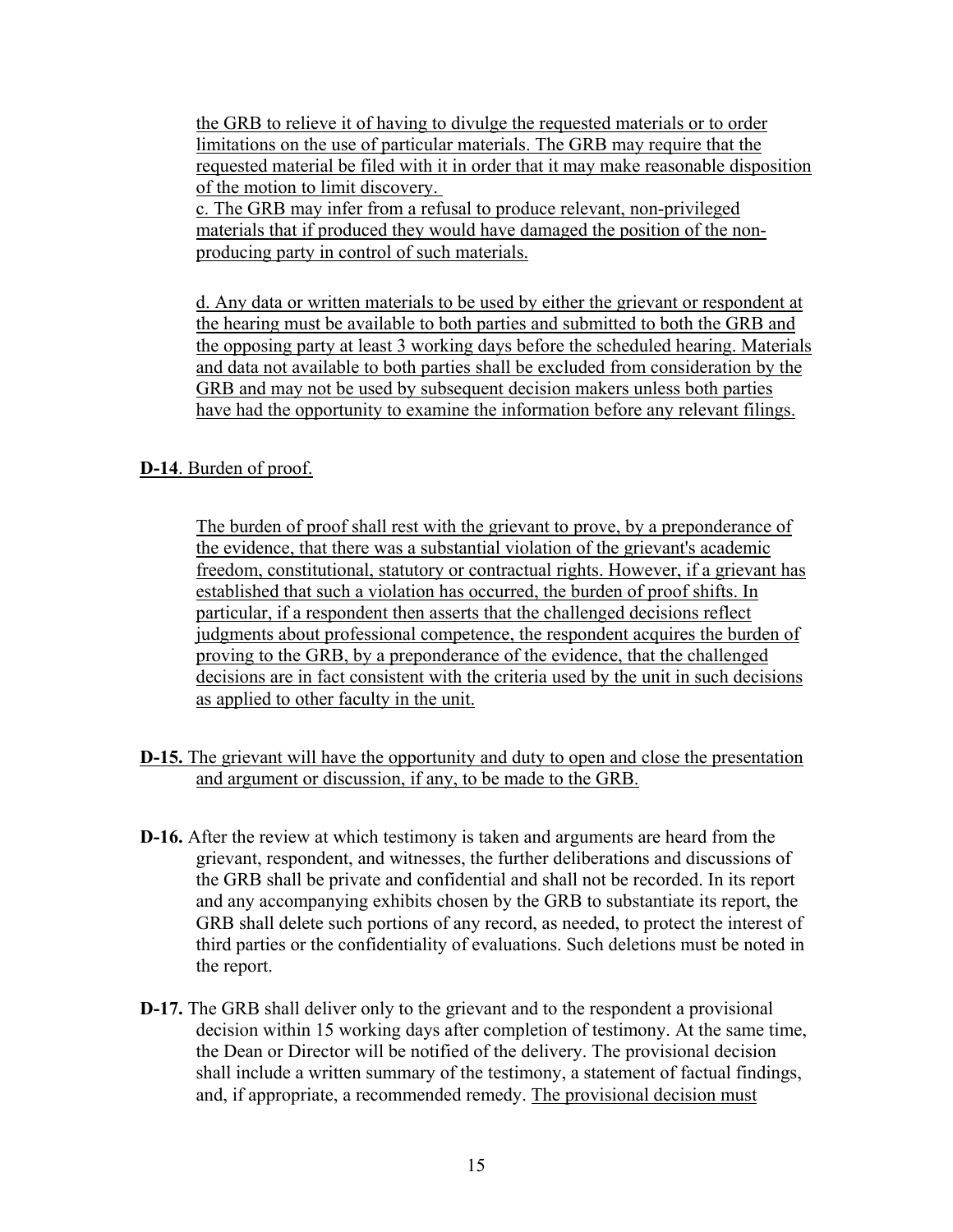contain sufficient justification and documentation that the grievant, respondent, and any additional party viewing the decision can reasonably understand the rationale for the decision. Decisions of the GRB shall be made by a majority vote. The reasons for a dissenting vote must be stated in a minority opinion. The grievant and the respondent shall have ten working days after receipt of the provisional decision to submit a written response to the GRB. The content of the provisional decision shall remain confidential and may not be shared at any time with any other parties except those defined in D-7., and the formal advisors of the grievant and respondent defined in D-6.d. and e.

- **D-18.** The GRB shall consider any responses to the provisional decision and shall deliver its final decision within ten working days after receipt of those responses. The final decision shall include a written summary of the testimony, a statement of factual findings, rejoinders to issues raised in any responses, and, if appropriate, a recommended remedy. The final decision must contain sufficient justification and documentation that the grievant, respondent, and any additional party viewing the decision can reasonably understand the rationale for the decision. Decisions shall be made by a majority vote of the GRB. The reasons for a dissenting vote must be stated in a minority opinion. This confidential advisory decision and recommendation shall be presented by the GRB only to the grievant, the respondent, the FGC, the DAHR, the Dean or Director, and, if appropriate, the Review Committee of the academic unit and/or the department chair.
- **D-19.** If the respondent or the grievant believes that the review was not conducted in accordance with Section D., above, the respondent or the grievant should notify the Dean or Director and the FGC immediately so that the Dean or Director can take this information into consideration before responding pursuant to E. (below). If the Dean is a respondent, the grievant or respondent should additionally notify the Review Committee, as defined in Section E, below.

#### **E. Response by the Dean or Director**

In cases where the Dean is not a respondent, the Dean shall respond in writing explaining the reasons for accepting or rejecting the GRB recommendation within ten working days of receiving the recommendation from the GRB.

In cases where the Dean is a respondent, within ten working days of receiving the GRB recommendation, the FGC Dean-shall designate as a Review Committee any standing committee of elected faculty members (e.g., Executive Committee). In the case of the Law School, which has no standing committee of elected faculty members, the standing committee on tenure will serve as a Review Committee. The Review Committee shall review the GRB decision and advise the Dean, in writing within ten working days, as to whether he/she should accept or reject the GRB decision. If the grievant and/or a respondent are is a members of the Review Committee, he or she they will recuse him- or herself themselves from this review.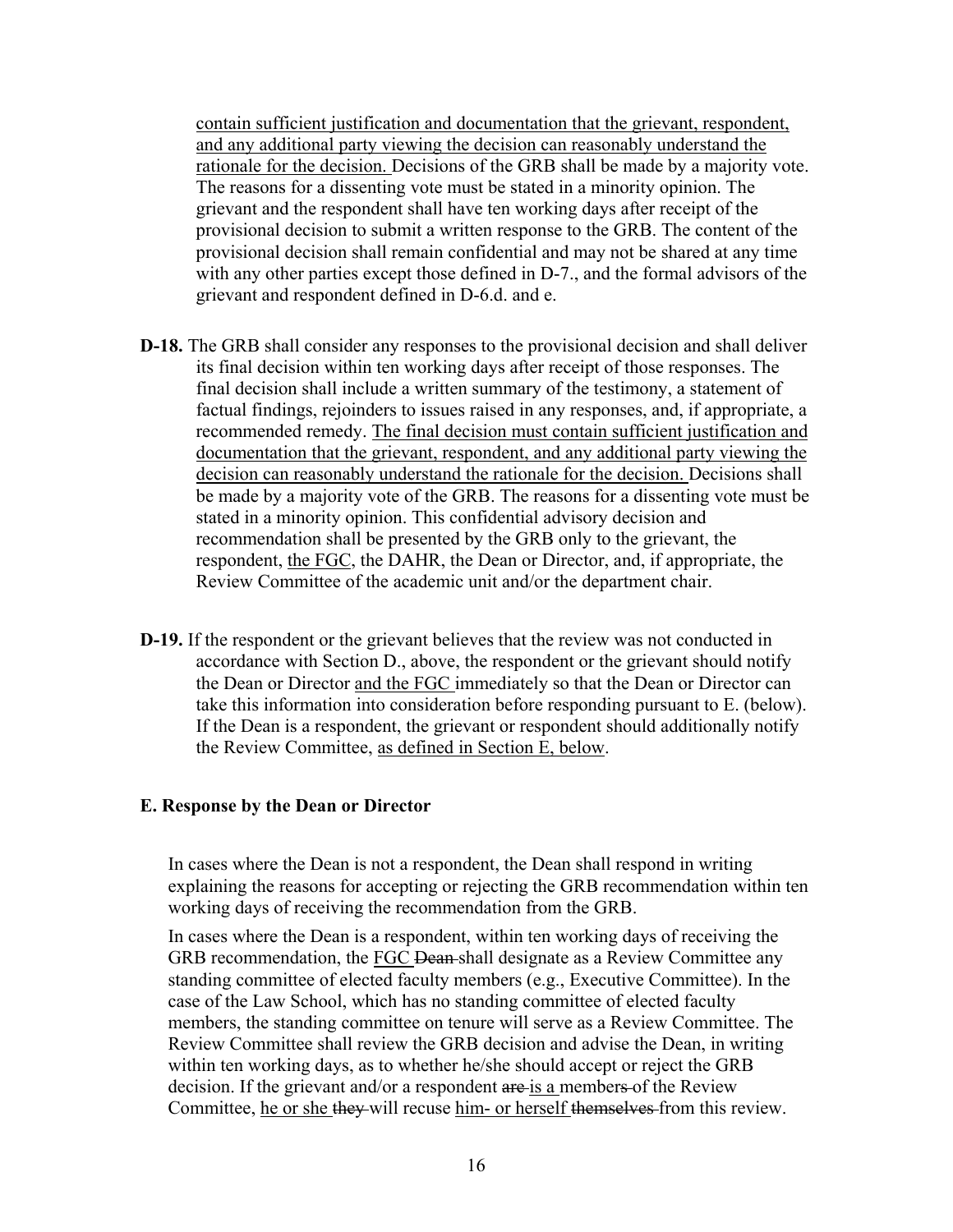Within ten days after receiving the recommendation of the Review Committee, the Dean shall respond in writing explaining the reasons for accepting or rejecting the recommendations of the GRB and Review Committee.

- Whether the Dean is a respondent or not, the recommendation of the GRB will represent the thorough consideration of all the facts and circumstances, and should be rejected only after very careful consideration.
- The response of the Dean or Director and/or Review Committee shall go to the grievant, the respondent, the GRB, the FGC, the Provost, the DAHR, and, if appropriate, the department chair. If the response has not been delivered within the allotted time, the FGM shall consult with the DAHR, and if the response is not immediately forthcoming, the DAHR and FGM shall report this to the **FGC Provost** who shall have authority to require that the Dean or Director respond within five working days.

# **F. Appeal**

- **F-1.** Party's request. If either the grievant or the respondent, or the Dean or Director, believes that the GRB's review was not conducted in accordance with Section D., above, or that there has been a substantial inequity in decisions, either any one of them may request review by an Appeal Board. The Appeal Board shall consist of the full Faculty Grievance Committee excluding the three members constituting the GRB. If the Dean is not a respondent, the request must be submitted in writing to and/or by the Dean or Director within 30 working days of the final decision of the GRB. If the Dean is a respondent, the request for appeal shall be submitted to the Provost, and the Provost shall fulfill the responsibilities assigned to the Dean in Sections F-2 through F-7. The written appeal must include the nature of the complaint, the facts supporting it, and the remedy sought.
- **F-2.** Appeals Process. The Appeal Board must meet within ten working days of receipt of a request for Appeal. Within 30 working days of receipt of the request, the Dean or Director shall appoint as an Appeal Board any standing committee of faculty members, including the Executive Committee, or an ad hoc committee of faculty members or faculty members and administrators. If the grievant and/or respondent are members of the designated Appeal Board, the Board shall be reconstituted to exclude them during consideration of the appeal. At the same time, the Dean or Director shall notify the grievant, the respondent, the members of the GRB, the DAHR, and, if appropriate, the Executive Committee of the academic unit in writing of the reasons for appeal.
- F-3. Action by the Appeal Board. Upon receipt of an appeal, the Appeal Board must meet within ten working days of its establishment by the Dean or Director.
- **F-3.** Appeal Board Review. The Appeal Board shall consider the record of the formal review and written or oral statements submitted by the grievant and the respondent and may also make further inquiry.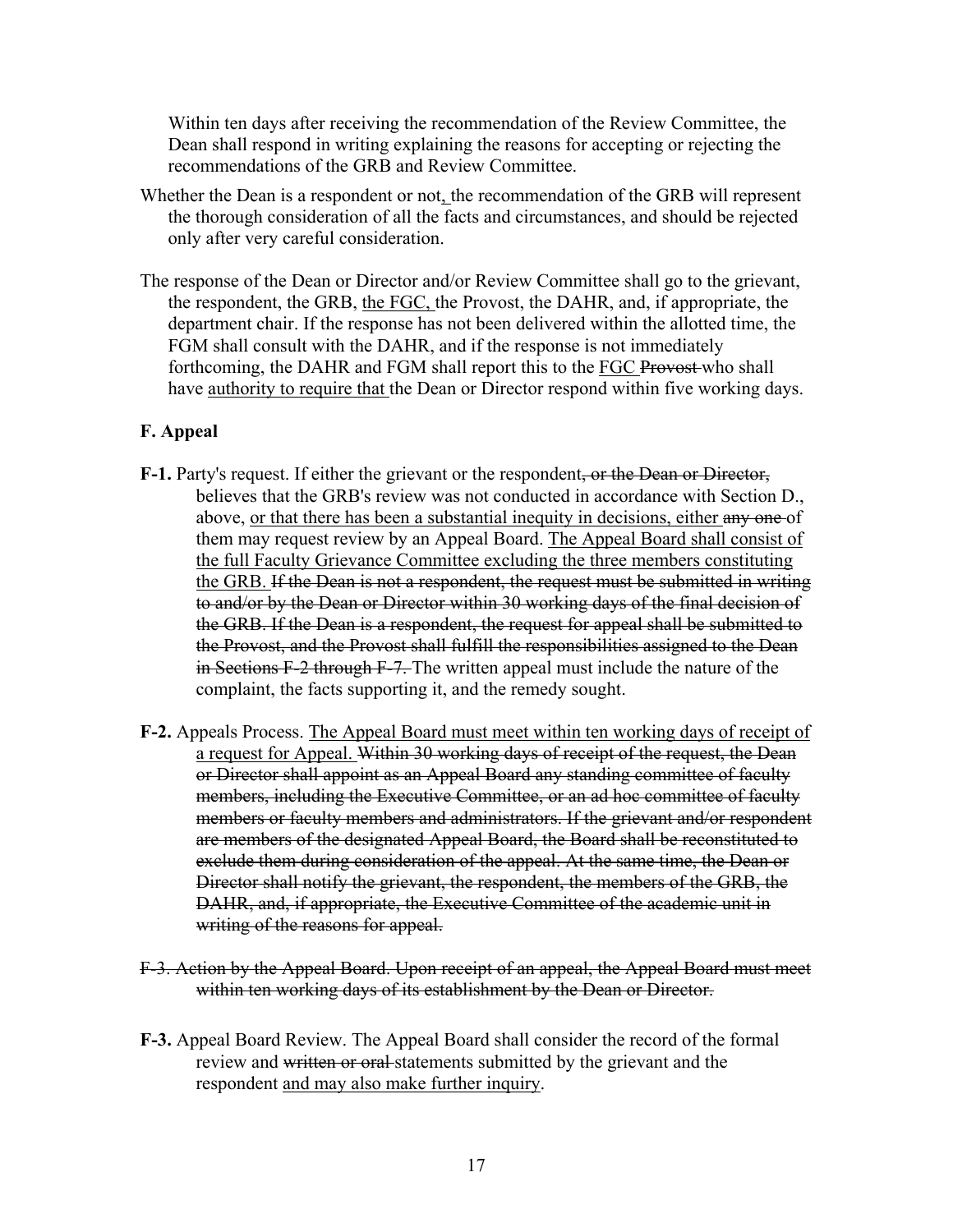- **F-4.** Scope. The Appeal Board may allow the GRB's decision to stand, return the matter to the original GRB, duly establish a new GRB or take other appropriate action. The appellate review shall be limited to determining whether proper procedures were followed in the original review. If proper procedures were followed, the Appeal Board must so indicate, and the original GRB findings stand. Alternatively, cases may be returned to the original GRB or to a newly constituted GRB if specified procedural errors were substantial or if new and significant evidence became available that could not have reasonably been discovered before or during the original review. No other actions are within the province of an Appeal Board.
- F-6. Appeal Board Decision. The Appeal Board shall deliver its confidential decision within 30 working days of its first meeting. The decision shall be written and include a statement of factual findings. The reasons for a dissenting vote must be stated in a minority opinion. This advisory decision and recommendation shall be presented to the grievant, the respondent, the Dean or Director, the GRB, the DAHR and, if appropriate, the Review Committee of the academic unit and/or the department chair.
- F-7. The Dean or Director must respond in writing to this Appeal Board Decision within 14 working days from its receipt, explaining the reasons for accepting or rejecting its recommendations to all parties listed immediately above.
- G. Substantive Appeal
- G-1. Party's Request. In the event the grievant or respondent believes that there has been a substantial inequity in decisions, the grievant or the respondent may petition for redress. If the Dean is not a respondent, the petition must be submitted in writing to the Dean or Director by the grievant or the respondent within 30 working days of the date of receipt of the decision that is being appealed. If the Dean is a respondent, the petition shall be submitted to the Provost, and the Provost shall fulfill the responsibilities assigned to the Dean in Sections G-2 through G-3.
- G-2. Scope. The Dean or Director may make further inquiry, seek advice from the unit's Executive Committee or other appropriate standing committee, allow the decisions to stand, return the matter to the original GRB (which shall be for the last time) or duly establish a new GRB (for a single review), which must be established using general procedures as outlined in D.
- G-3. Action by the Dean or Director. The Dean or Director must respond in writing to the petition within 30 working days of receiving it, stating the action to be taken and the reasons for it, and must supply on the same date a copy of the response to the members of the GRB, grievant, respondent, and the DAHR.
- H. Final Appeal